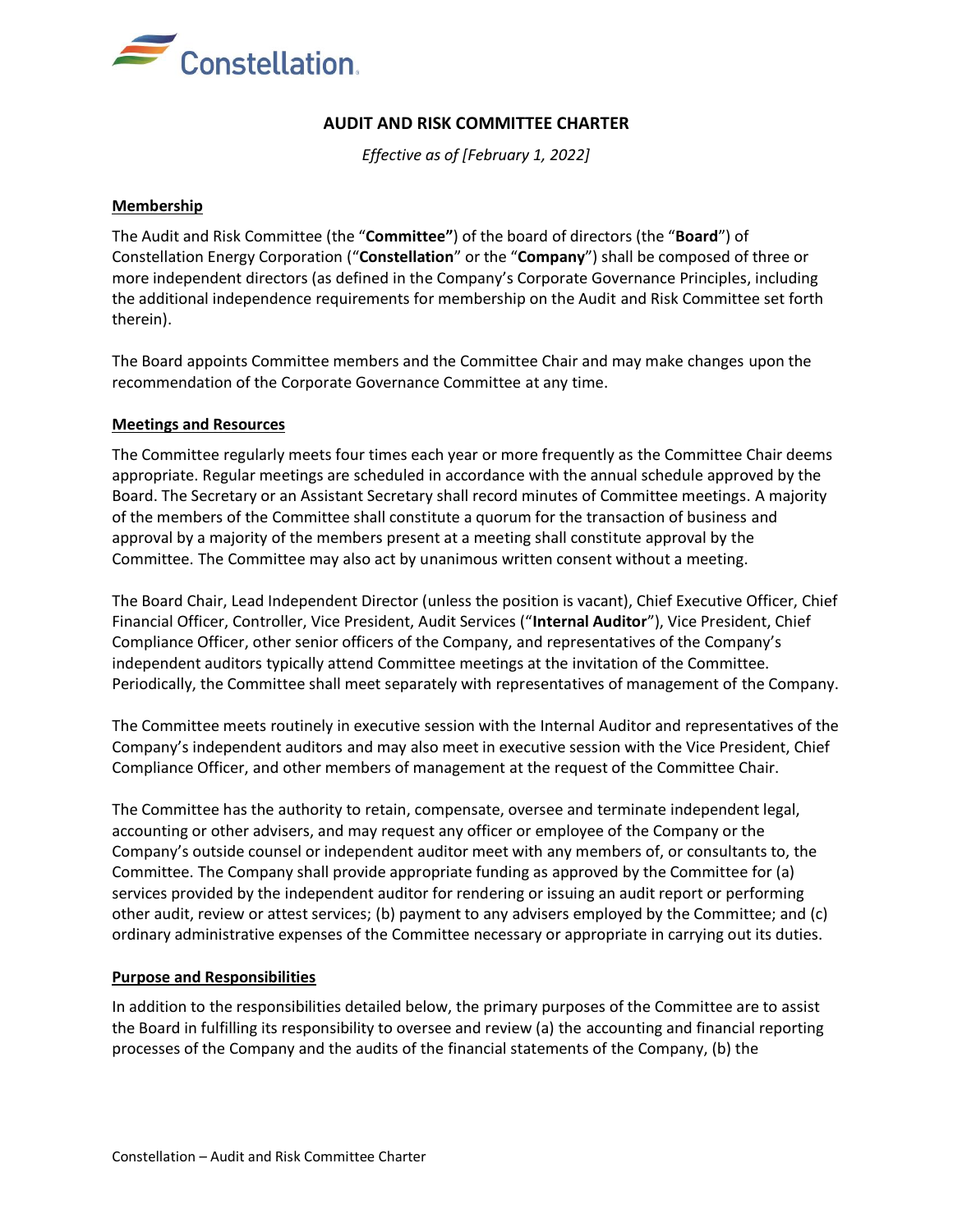independent auditor's qualifications and independence, and (c) the performance of the Company's internal audit function and the independent auditor.

The Committee shall:

# *Independent Auditor and Financial Reporting*

- 1. Have sole authority to appoint, retain, terminate or replace the independent auditor, subject to shareholder ratification. The Committee shall be directly responsible for the compensation and oversight of the work of the independent auditor (including resolving disagreements between management and the independent auditor regarding financial reporting) for the purpose of preparing or issuing an audit report or performing other audit, review or attest services. The independent auditor shall report directly to the Committee. The Committee shall preapprove all auditing services and permitted non-audit services, including the fees and terms thereof, to be performed for the Company and its subsidiaries by its independent auditor. The Committee may delegate authority to one or more members to grant preapproval of audit and permitted non-audit services, provided that decisions to grant preapprovals pursuant to the delegation shall be reported to the Committee at its next scheduled meeting.
- 2. Consider, in consultation with the independent auditor and management, the planned scope of the annual audit of financial statements, including a review of staffing and coordination of audit efforts between the independent auditor and the Internal Auditor.
- 3. Review and satisfy itself of the independence of the independent auditor, including a review of any out-of-scope services, and related compensation provided to the independent auditor. To that end, the Committee shall request that the independent auditor submit to the Committee on at least an annual basis a formal written statement delineating all relationships between the auditor and the Company consistent with applicable regulations or professional standards. The Committee is responsible for actively engaging in a dialogue with the independent auditor with respect to any disclosed relationships or services that may affect the objectivity and independence of the independent auditor, and for recommending that the Board take appropriate action to satisfy itself of the independent auditor's independence. The Committee shall ensure the rotation of the lead audit partner and the reviewing partner as required by law and regulation, and shall set clear hiring policies and monitor the hiring of employees or former employees of the independent auditor who participated in any capacity in the audit of the Company.
- 4. Review a report from the independent auditor at least annually regarding (a) the independent auditor's internal quality-control procedures, and (b) any material issues raised by the most recent internal quality-control review, or peer review, or by the public company accounting oversight board, or by any inquiry or investigation by governmental or professional authorities within the preceding five years respecting one or more independent audits carried out by the firm, and any steps taken to deal with such issues.
- 5. Consider and review with the independent auditor and management: (a) the adequacy of the Company's internal controls over financial reporting; (b) emerging accounting standards and issues affecting the Company; and (c) any significant and related findings and recommendations of the independent auditor, together with management's response. The Committee shall discuss with the independent auditor the auditor's judgments about the quality, not just the adequacy, of the Company's accounting principles as applied in its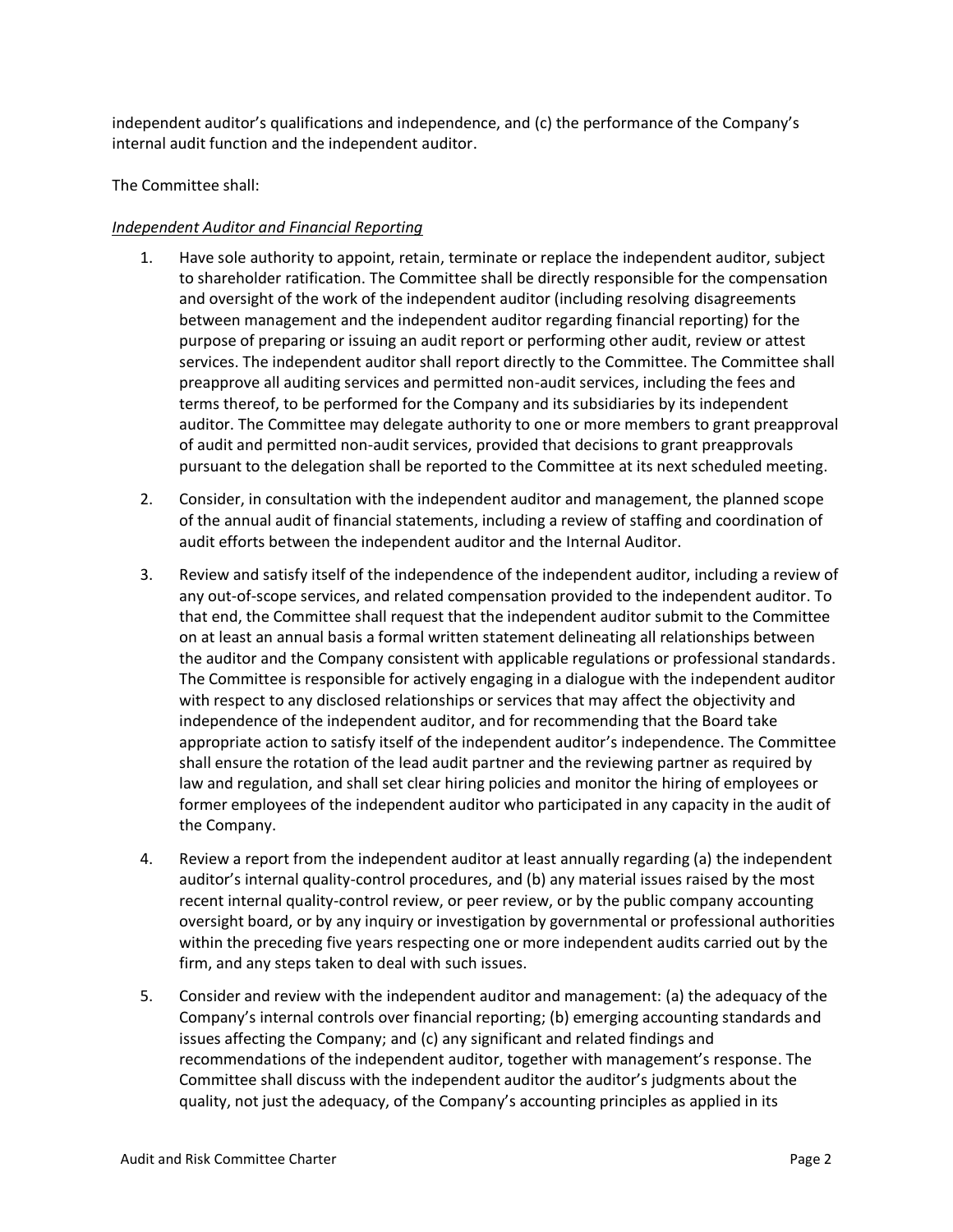financial statements. This discussion, usually with management present, will include such matters as consistency, clarity and completeness of the disclosures, as well as items having a significant impact on the representational faithfulness, verifiability, neutrality and consistency of the accounting information. The Committee shall also discuss with the independent auditor and management significant financial reporting issues and judgments made in connection with the preparation of the Company's financial reports, including any significant changes in the Company's selection or application of accounting principles.

- 6. Meet to review and discuss with the independent auditor and management the Company's annual audited financial statements and quarterly financial statements and related footnotes, including the Company's disclosures under "Management's Discussion and Analysis of Financial Condition and Results of Operations" and recommend to the Board whether the audited financial statements and related footnotes be included in the Company's annual report on Form 10-K.
- 7. Direct the independent auditor to conduct an interim review of quarterly financial statements prior to filing of the quarterly report on Form 10-Q with the Securities and Exchange Commission. The independent auditor and/or senior members of the Company's financial management group will discuss the quarterly report on Form 10-Q with the Committee, or in the event of the unavailability of the Committee, the Committee Chair, the results of the review and any significant adjustments, accounting estimates, significant new accounting policies, or disagreements with management prior to filing the report with the Securities and Exchange Commission. The Committee shall also discuss with the independent auditor the matters required to be discussed by applicable regulations or professional standards relating to the conduct of the audit.
- 8. Review (a) reports from the independent auditor on all critical accounting policies and practices; (b) all alternative treatments of financial information within generally accepted accounting principles that have been discussed with management, the ramifications of the use of such alternative disclosures and treatments, and the treatment, if any, preferred by the independent auditor and (c) any other material written communications between the independent auditors and management, such as any management letter or schedule of unadjusted differences.
- 9. Discuss with management the Company's earnings press releases, including the use of "pro forma" information, and financial information and earnings guidance provided to investors and rating agencies. Such discussions may be done generally as to the types of information disclosed and the types of presentations to be made, and the Committee need not discuss in advance each earnings release or each instance in which the Company may provide earnings guidance.
- 10. Review with management, on at least an annual basis, the Company's disclosure controls and procedures, including the certification process in connection with the requirements of the Sarbanes-Oxley Act of 2002 and the regulations of the Securities and Exchange Commission.
- 11. Review disclosures by the Company's Chief Executive Officer and Chief Financial Officer during their certification process for the Form 10-K and Form 10-Q about any significant deficiencies or material weaknesses in the design or operation of internal controls over financial reporting and any fraud involving management or other employees who have a significant role in the Company's internal controls over financial reporting.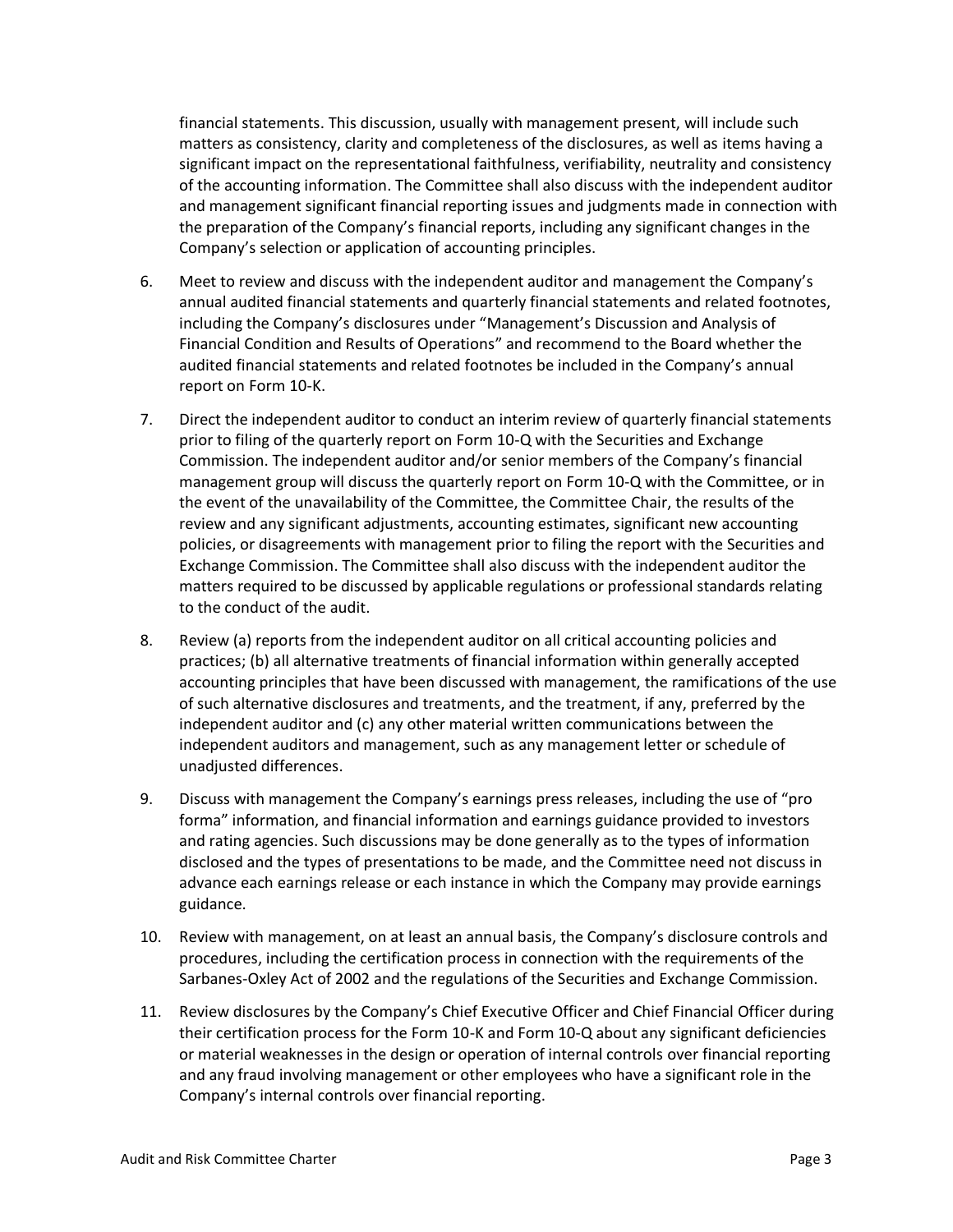- 12. At least quarterly, at a regularly scheduled meeting of the Committee, meet privately with the independent auditor without members of management in attendance.
- 13. The Committee reviews an annual report prepared by the Controller on the recommended retention of the independent auditor (to be ratified by Constellation's shareholders at the annual shareholder meeting). The annual report shall include, among other things, the results of the independent auditor evaluation conducted by management and members of the Committee, a report on the firm's independence, qualifications, tenure as Constellation's independent auditor, and fees. On a biennial basis, the Committee reviews a report on the independent auditor's contract for services that also considers the firm's quality of services, and pricing of competitive services provided to peer companies by other firms. Based on the biennial report, the Committee shall approve proposed core auditor fees for the upcoming two-year period, estimated fees for non-core audit and audit-related services, and any other necessary and appropriate fees or services.

## *Internal Auditing*

- 14. Approve the appointment, replacement, or dismissal of the Internal Auditor.
- 15. Review and approve the internal audit risk assessment, annual work plan, staffing, organizational structure, and annual budget.
- 16. Periodically review and approve the Constellation Audit Services Charter.
- 17. Review the effectiveness of the internal audit function, including compliance with the Standards for the Professional Practice of Internal Auditing of the Institute of Internal Auditors.
- 18. Confirm that there are no unjustified restrictions or limitations on internal audit.
- 19. Review the coordination of audit efforts between the internal audit staff and the independent auditor to ensure completeness of coverage and efficient use of audit resources.
- 20. Review with management and the Internal Auditor significant internal auditing findings and recommendations related to the adequacy of internal controls, compliance with policies and procedures, and effective and efficient use of Company resources, as well as management's response to the audit recommendations.
- 21. Meet separately with the Internal Auditor, at least quarterly, to discuss any matters that the Committee or the Internal Auditor believe should be discussed privately.

#### *Risk Management Policy*

- 22. Shall oversee the Company's tax strategy and assessment of tax risks and related tax policies.
- 23. Review the processes by which the Company assesses and manages enterprise risk.